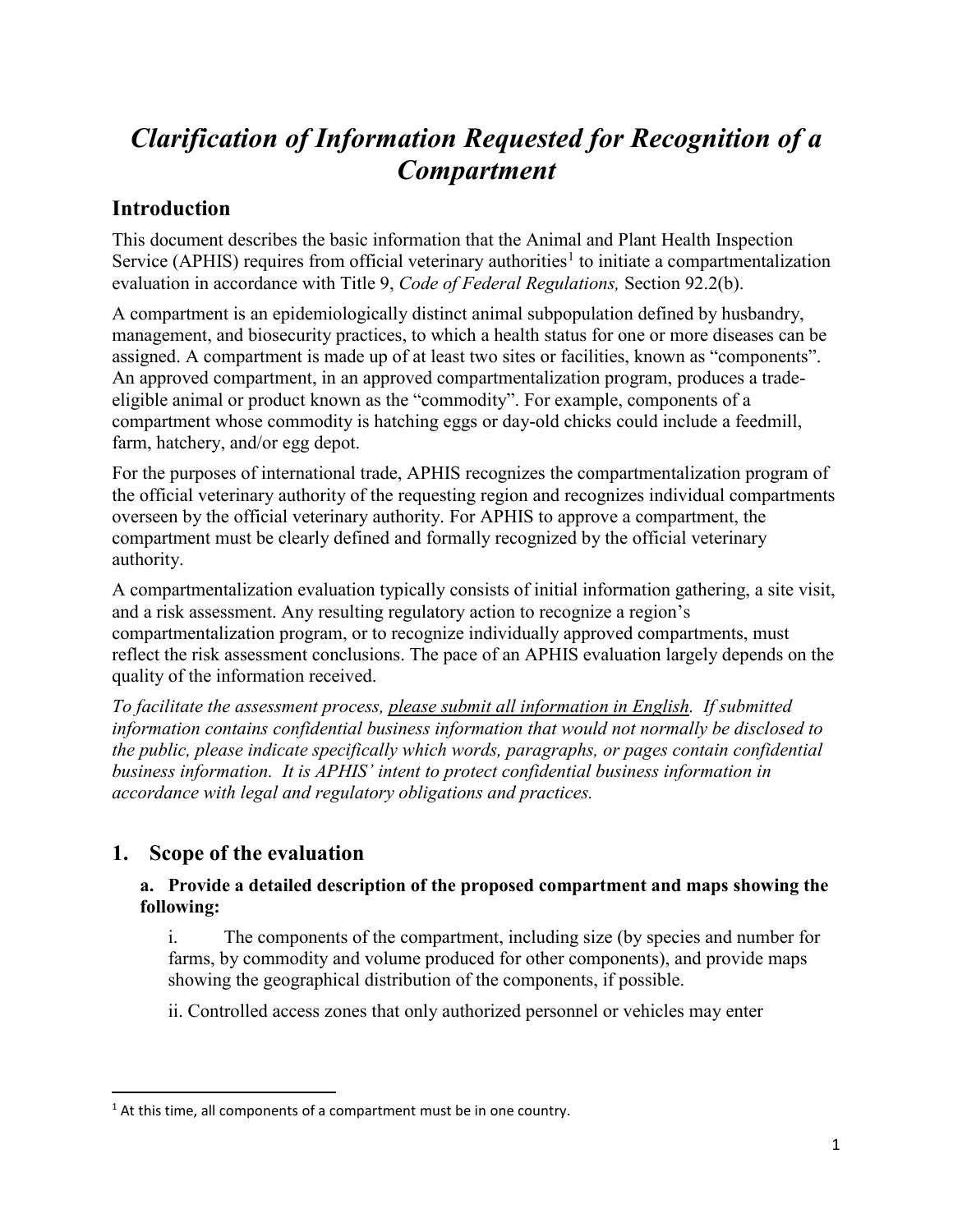iii. Biosecure zones in which the high biosecurity standards for the disease(s) of concern apply

iv. Additional zones and designations (if any)

v. Main cities and towns within 10 km of any of the compartment components.

vi. Main roads, railways, and air and sea ports within 10km of any of the compartment components

vii. Locations of the following entities:

- Headquarters of the official veterinary authorities of the country in which the compartment operates
- Headquarters of the entity that oversees the biosecurity and management of the compartment (i.e. company headquarters)
- Central and regional official laboratories and other laboratories that conduct testing for the disease(s) of concern in the compartment

**b. Identify the animal commodity/ies that the compartment produces that the official veterinary authority requests to remain trade-eligible in the event of a disease outbreak. Estimate the annual production volume of each commodity by the compartment.**

**c. Specify the disease(s) for which an APHIS evaluation is requested. (APHIS will determine the disease(s) to which the compartmentalization request will apply.)**

## **2. Veterinary control and oversight**

*The official veterinary authority of the country in which the compartment operates should provide sufficient information for APHIS to assess the infrastructure of the official veterinary services and the ability of the official veterinary authorities to oversee animal health activities, monitor for disease, and implement disease control measures in the compartment. The questions below are designed to elicit a comprehensive view of the oversight and authority for animal health activities in the compartment; the organizational structure and function of the official veterinary authority; and the personnel, financial, and physical resources available in and to the compartment for veterinary services.*

#### **a. Describe the organizational structure of the official veterinary authority that oversees the compartmentalization program, and certifies individual compartments.**

**b. Describe the official veterinary authority's system for registering and certifying compartments, and individual components of compartments. Indicate any recordkeeping requirements or practices, including systems for recording and reporting changes in inventory.**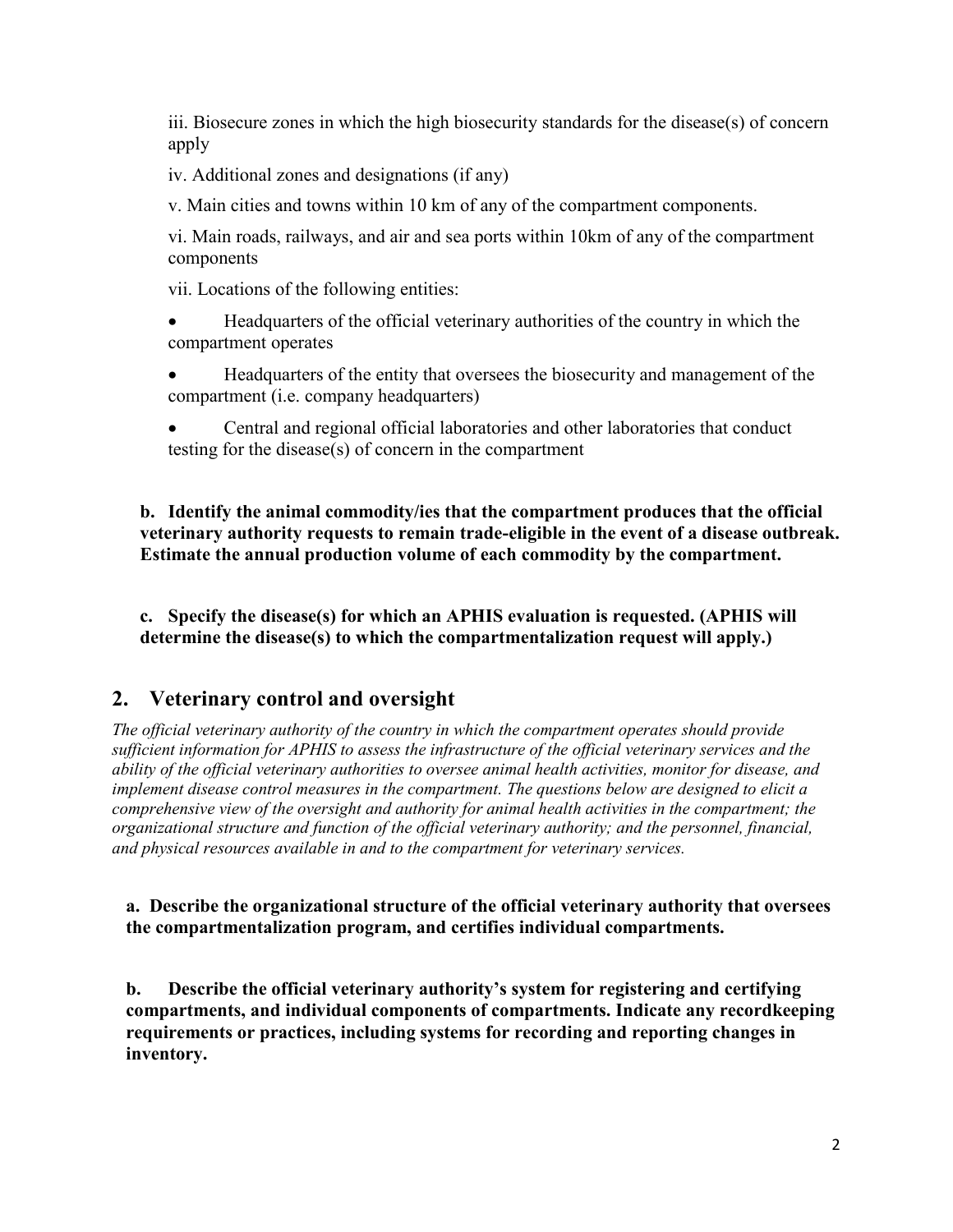#### **c. Legal authority for animal health activities related to compartmentalization.**

i. Provide copies (in English) of the legal acts and regulations that grant the authority for the official veterinary services to conduct or audit the following animal health activities:

- Site or facility inspections (e.g. farm)
- Import, export, and internal movement controls (e.g. quarantine)
- Vaccination for the disease(s) under evaluation
- Surveillance for the disease(s) under evaluation
- Control and eradication of the disease $(s)$  under evaluation
- Emergency response activities
- Seizure, depopulation, and compensation
- Certification and recognition of the compartment for which the veterinary authority is requesting an APHIS evaluation

**d. Describe how suspicion or confirmation of reportable diseases is communicated by non-compartmentalized and compartmentalized entities to the official veterinary services and provide a copy (in English) of the pertinent legal act or regulation.**

**e. Describe the legal authority of the official veterinary services to dissolve an approved compartment, i.e. to stop trade eligibility of compartment commodities.**

**f. Describe compartment inspection and certification activities conducted by the official veterinary services and the corrective action system for noncompliance with compartmentalization protocols. Provide protocols, if available.**

**g. Describe the financial resources of the official veterinary authority of the country in which the compartment operates that are dedicated to their compartmentalization program. Include the budget for the most recent fiscal year and sources of funding (governmental and nongovernmental).**

#### **h. Organizational structure of the compartment**

i. Provide organizational diagram(s) of the entities (e.g. company) that oversee the compartment.

ii. Describe the functions of each component of the compartment and the division of responsibilities among each of them. What procedures are in place to ensure coordination and communication among these entities?

iii. Describe human resources (i.e. staffing) and their roles and responsibilities (e.g. auditing).

• Indicate the minimum qualifications required for veterinary and technical staff employed full-time by the compartment. Describe the training requirements for new and established staff, as well as any pertinent simulation or field exercises conducted in the last 3 years.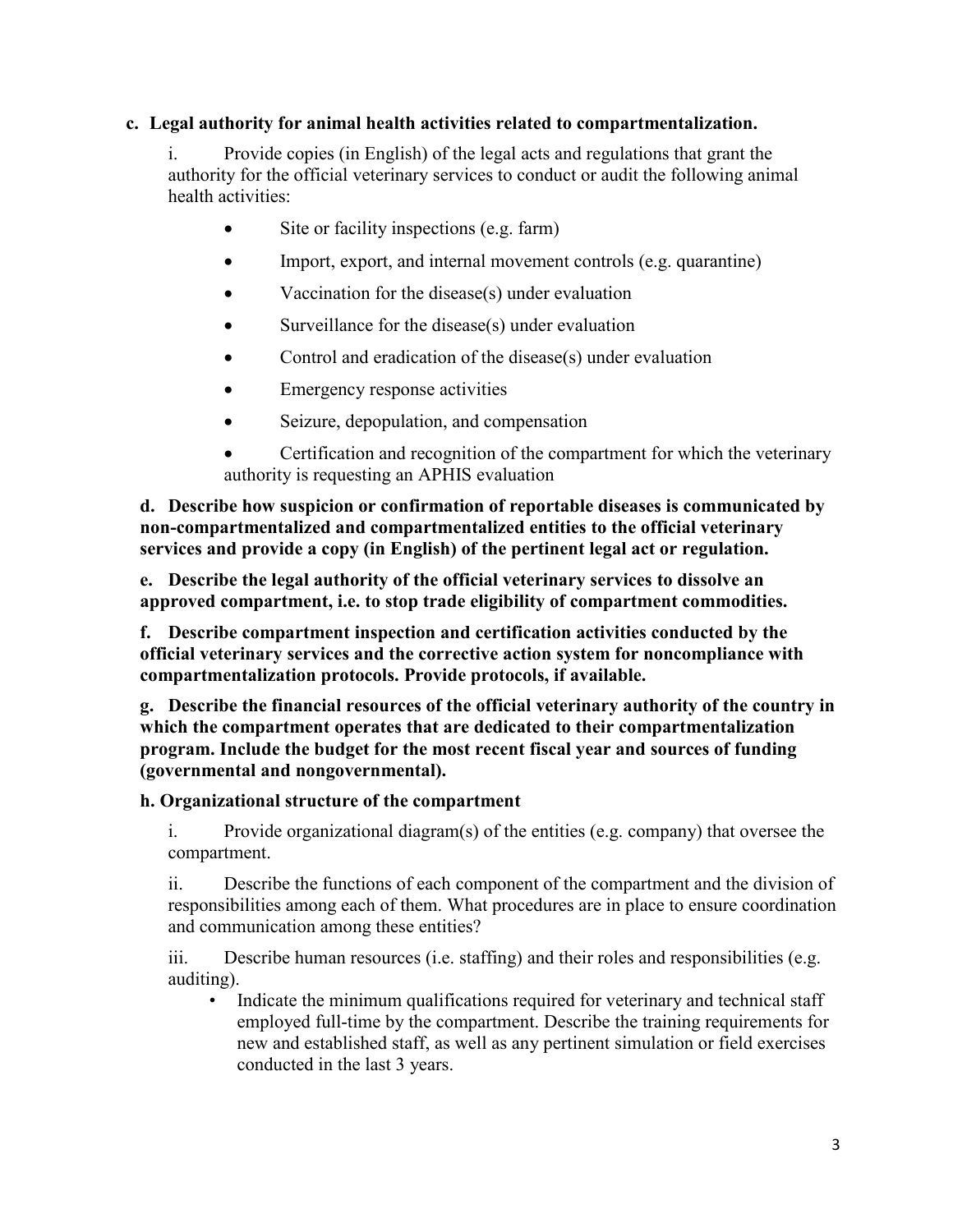• Indicate the number of veterinarians and veterinary technicians that perform work for the compartment but are not full-time employees of the compartment, such as consultants. Describe the procedures for authorization, the policies in place to safeguard against conflicts of interest, and any requirements for supervision by the official veterinary authority.

vi. Identify any governmental or nongovernmental entities other than the official veterinary authority that participate in, monitor, or provide oversight of official animal health and disease control activities in the compartment. Describe the roles and responsibilities of these entities.

v. Describe the compartment's budget for conducting animal health activities, including the budget to support biosecurity practices, vaccines and medications, facilities maintenance and repair, staffing, and transportation.

# **3. Disease history and vaccination practices**

*The official veterinary authority of the country in which the compartment operates should provide sufficient information to enable a thorough understanding of the history of the disease(s) under evaluation in the compartment and its surrounding territory, including prior control measures and revisions to those measures as appropriate, to facilitate APHIS' assessment of export risk.*

#### **a. History of disease outbreaks**

i. Provide maps showing the location(s) of cases and/or outbreaks of the disease(s) under evaluation, in both wild and domestic species, that have occurred in the country in which the compartment operates within the last 5 years. For each outbreak, provide the following information:

- Species affected
- Number of animals and premises involved
- Mechanism by which the case or outbreak was detected
- Probable source of infection
- Results of the epidemiological investigation
- Control measures implemented
- Disposition of infected and exposed animals
- Time required for control and eradication

ii. Provide a map showing the range of any known wildlife reservoirs of the disease(s) under evaluation.

iii. Provide maps and a description of the outbreak history within the component AND within the country in which the component operates of the compartment, including biosecurity measures and management practices that have been implemented since the resolution of the last outbreak.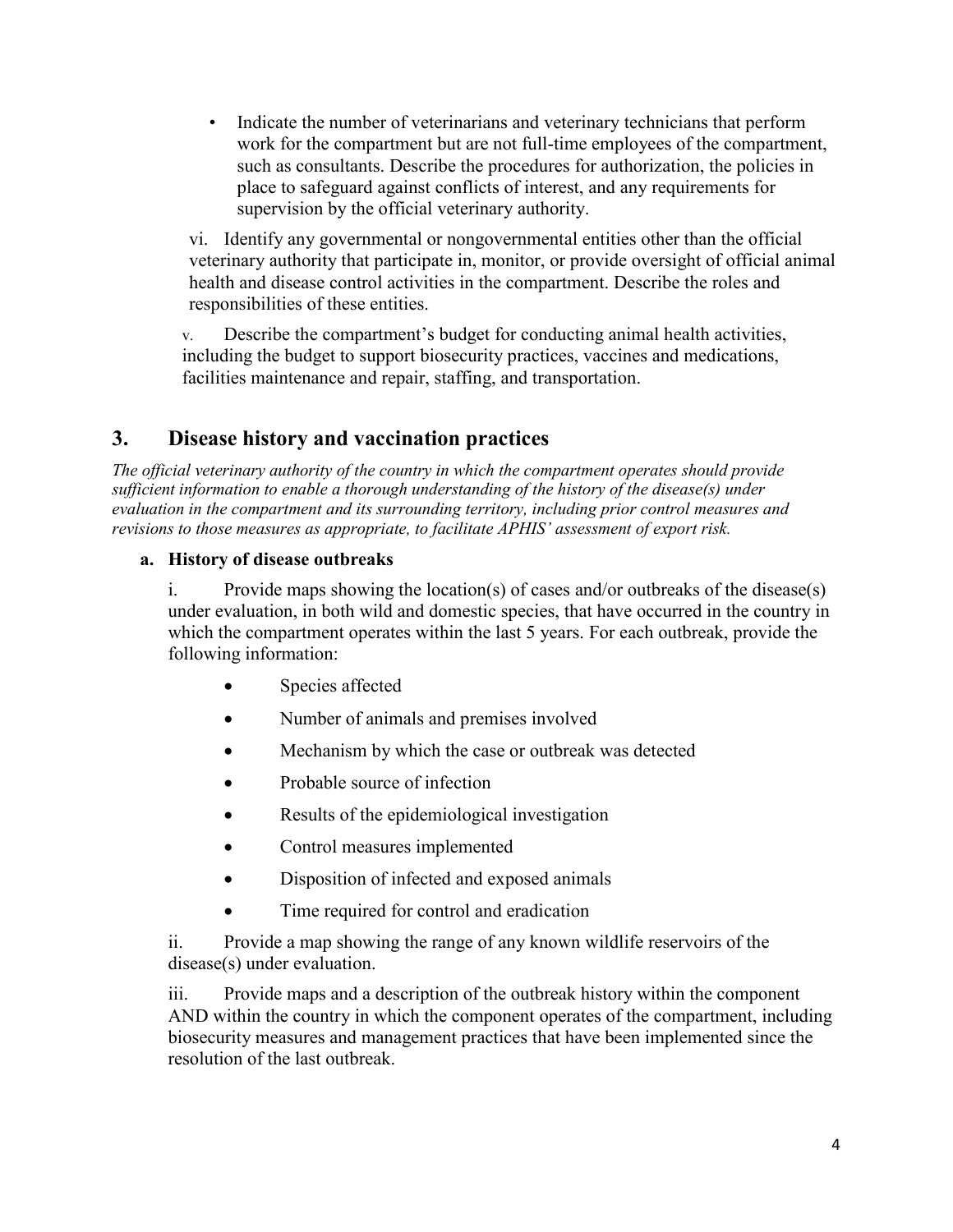#### **b. Vaccination practices**

i. Provide the following information concerning vaccination practices in the compartment AND in the country in which the compartment operates against the disease(s) under evaluation:

- Source and type of vaccines used
- Schedule or timing of vaccination
- Target populations
- Number of animals vaccinated annually
- Measures in place to regulate vaccine production and use
- Persons authorized to administer vaccine
- Required training for authorized personnel
- Recordkeeping requirements

ii. Describe the mechanisms in place to distinguish between vaccinated and unvaccinated animals, including animals found to be positive during serological surveillance.

## **4. Livestock and commodity movement and traceability**

*The official veterinary authority of the country in which the compartment operates should provide sufficient information for APHIS to assess the movement patterns of animals, commodities, people, and other fomites within, into, and out of the compartment.*

#### **a. Identification and registration**

- i. Describe how components within the compartment are registered, and how such identification and registration distinguishes them from other facilities in the country. Provide copies (in English) of regulations pertaining to animal identification, commodity traceability, and component registration, focusing on species susceptible to the disease(s) under evaluation.
- ii. Describe the system used to identify individual animals or groups of animals, or individual commodity/ies or groups of commodities, within the compartment and identify the implementing authority. Indicate any recordkeeping requirements or practices, including what records are kept, by whom, where, and for how long.
- iii. Describe compliance monitoring and enforcement activities as they pertain to component registration, animal identification and registration, commodity traceability, as well as the corrective action system for noncompliance.

#### **b. Livestock and commodity movement** *into* **the compartment**

i. List the type, source, and amount of animals, products (e.g. feed), supplies, and equipment that are brought into the compartment from outside of the compartment, and the frequency of their introduction.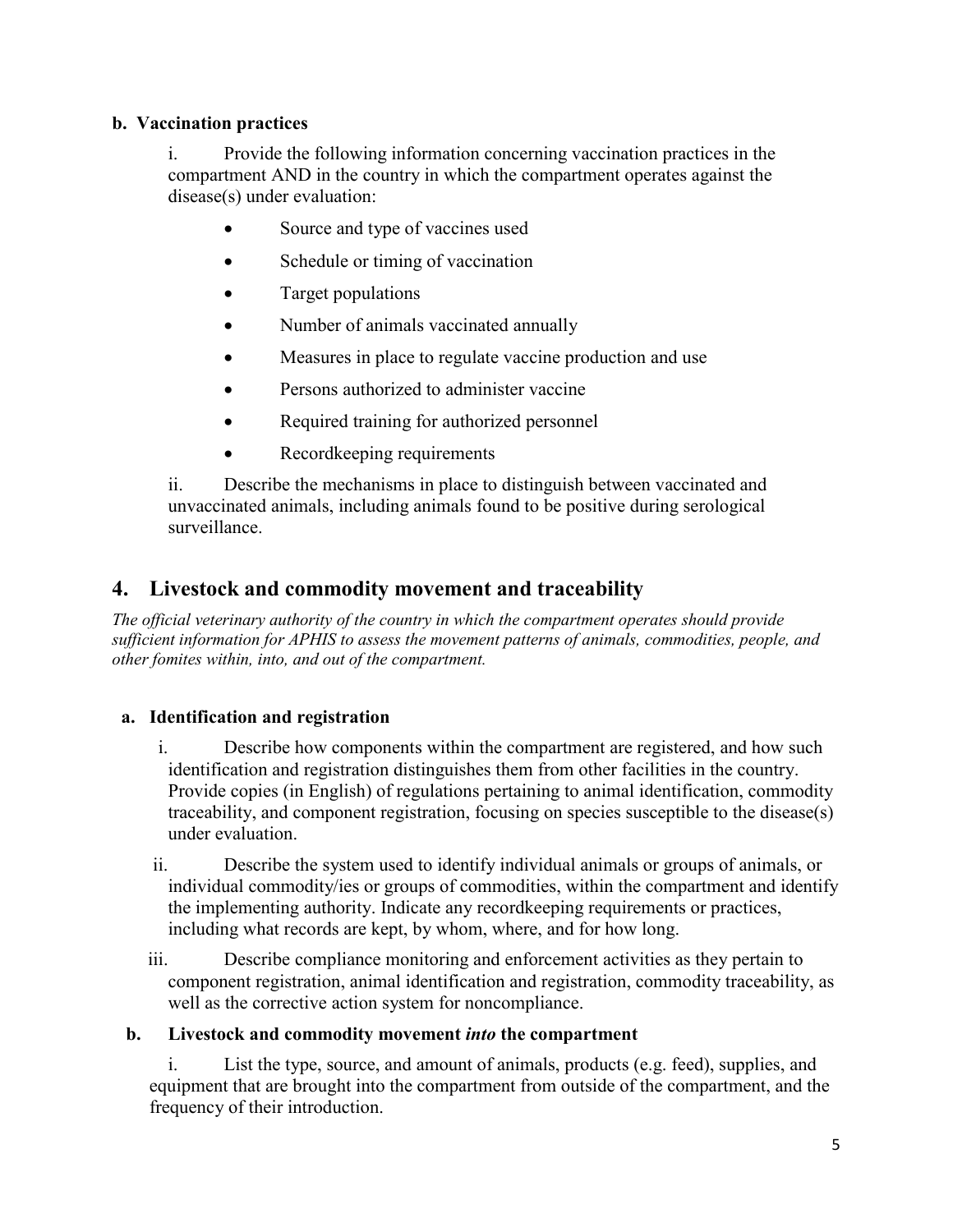ii. Provide process diagrams, flow charts, or descriptions showing the movements of these entities into the compartment. Describe the husbandry, management, and biosecurity protocols implemented to prevent the introduction of disease agents into the compartment by these entities.

iii. Describe the procedures by which the compartment ascertains, documents, and certifies the eligibility, disease status and/or biosecurity measures required for animals, products, supplies, and equipment brought into the compartment from outside of the compartment.

iv. Describe any quarantine, isolation, or testing practices intended to identify and prevent the introduction of disease agents into the compartment by livestock and commodities.

v. Describe the mechanisms in place to track live animals or commodities moved into the compartment. How are tracking records maintained and who is responsible for oversight of the tracking system?

vi. Describe compliance monitoring and enforcement activities as they pertain to animal and commodity movements into the compartment, as well as the corrective action system for noncompliance.

#### **c. Livestock and commodity movement** *within* **the compartment.**

- i. List the entities that may come in to contact with the species within the compartment that are susceptible to the disease(s) under evaluation or could contribute to the spread of the hazards under evaluation. These entities may include livestock, wildlife, or other animals; and fomites such as employees, visitors, vehicles, feed, equipment, and others.
- ii. Provide process diagrams, flow charts, or descriptions showing the movements of these entities into the compartment. Describe the husbandry, management, and biosecurity protocols implemented to prevent the introduction of disease agents into the compartment by these entities.
- iii. Describe any official requirements or management practices for movement of susceptible livestock species or commodity/ies from one component to another within the compartment (e.g., a health certificate, permit, or other notification or authorization form). Indicate any recordkeeping requirements, including what records are kept, by whom, where, and for how long.
- iv. Describe compliance monitoring and enforcement activities as they pertain to animal and commodity movements within the compartment, as well as the corrective action system for noncompliance.

#### **d. Livestock and commodity movement** *out of* **the compartment**

i. Identify the exit point/export point for any commodity that would be trade eligible under the approved compartment.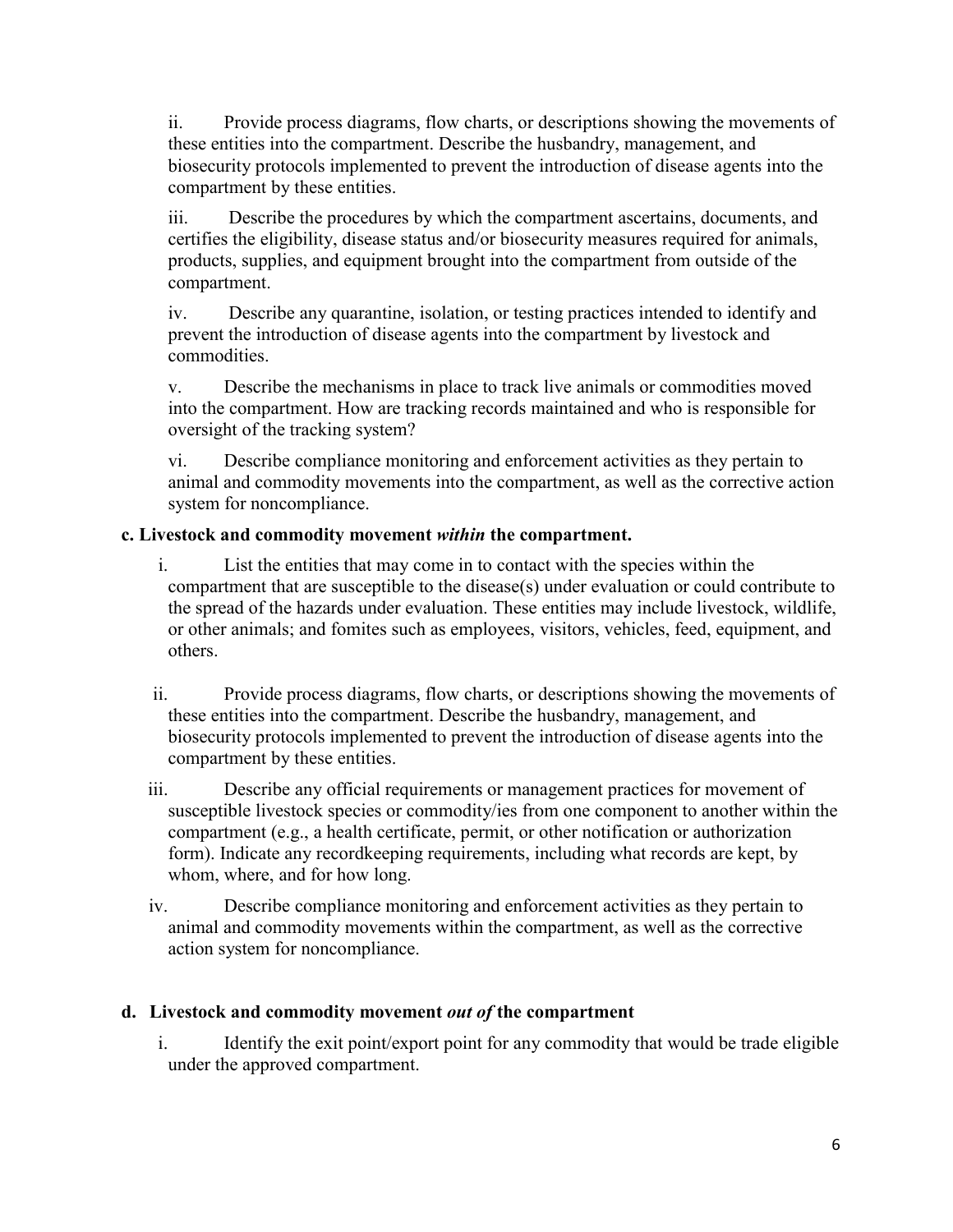# **5. Epidemiological separation from potential sources of infection**

*The official veterinary authority of the country in which the compartment operates should provide sufficient information to enable APHIS to evaluate the ability of the compartment to prevent incursions of the disease(s) under evaluation. Relevant risk factors include the presence of the disease(s) in the country in which the compartment operates with epidemiological links to the requesting compartment, biosecurity practices to prevent disease introduction, trading practices, and inspection procedures by the official veterinary services.*

#### **a. Biosecurity**

i. Describe the physical separation (e.g. fencing, natural borders) of each component within the compartment.

ii. Provide process diagrams or flow charts of each component of the compartment that show where and how people, products (e.g. feed), supplies, equipment, and animals can be moved into or out of the component. Provide a description of the methods used to deter unauthorized entry into biosecure areas for each component (e.g. signs, locks, fences).

iii. Describe the routine biosecurity measures (or other husbandry or management practices) implemented to prevent introduction of disease into the compartment from adjacent holdings or facilities.

iv. Provide the written routine biosecurity protocols, and documentation of training by all personnel responsible for implementing these protocols.

v. Are additional biosecurity measures, or other contingencies, implemented during a high risk period (e.g. incidence of disease in the country)? If so, provide protocols and plans, including documentation of training by all personnel responsible for implementing these protocols.

vi. Describe cleaning, sanitation, and control of vehicles prior to entering biosecure areas.

### **c. Requirements for entry**

i. Describe disease testing requirements for the disease(s) under evaluation, veterinary inspection requirements, and/or quarantine requirements for live animals entering the compartment. Where are the quarantine facilities located and who maintains oversight?

ii. Describe the documentation required for entry of commodities or other potential carriers that could harbor agents of the disease(s) under evaluation into the compartment and provide examples of pertinent documents.

#### **d. Inspection practices and procedures**

i. Describe in detail the protocols and standard operating procedures for veterinary inspection and control of animals or commodities or fomites introduced into the compartment from outside of the compartment, including the system for selecting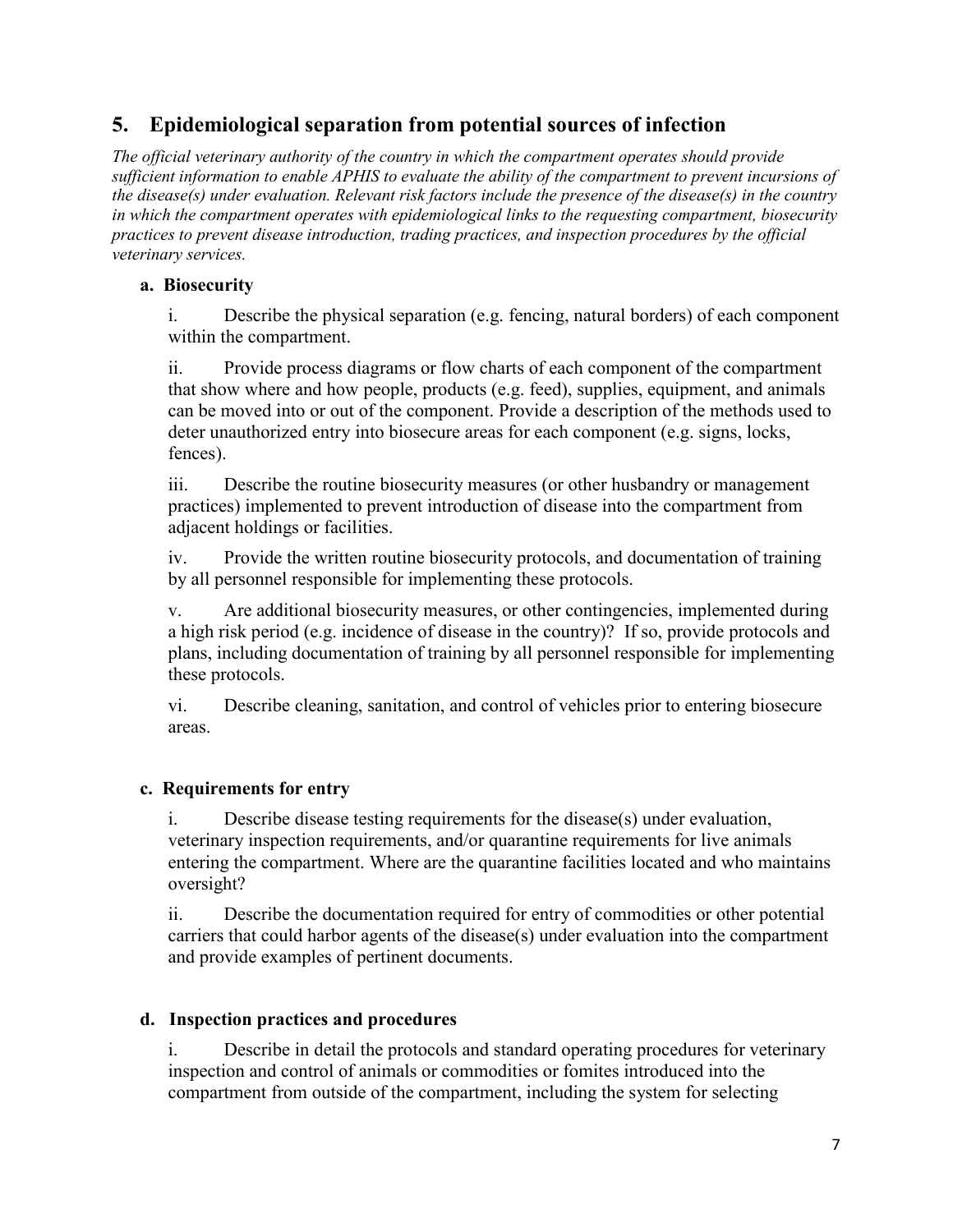consignments for physical examination and sampling. Provide copies (in English) of pertinent guidance documents, protocols, and written procedures.

ii. Describe any other procedures at compartment entry points intended to prevent disease incursion through introduction of animals or commodities or other fomites into the compartment.

iii. Describe the procedures for disposition of animals, commodities, or fomites that do not pass official veterinary inspection or are found to be noncompliant with compartment protocols.

# **6. Surveillance**

*The official veterinary authority of the country in which the compartment operates should document the existence of a surveillance system sufficient to ensure early detection of the disease(s) under evaluation. A combination of active surveillance and passive surveillance may be necessary to accomplish this goal. Collection and analysis of disease and infection data should be sufficient to provide confidence in the disease status of the country.*

### **a. Active surveillance**

i. Provide planned and actual surveillance data for domestic livestock in the compartment, and livestock and wildlife in the country in which the compartment operates, near the compartment, for each disease under evaluation:

- The target population(s)
- Risk factors considered in the surveillance approach
- Targeted prevalence and confidence level for detection
- Types of samples collected
- Frequency of sampling

ii. Provide the targeted and actual numbers of samples collected and tested by species. Indicate the results of screening and confirmatory testing for the past 3 years, including any false positive results. Describe the procedures for investigating positive results.

iii. Specify the entity or unit responsible for analyzing surveillance data and updating the surveillance plan(s). How often does this occur?

### **b. Passive surveillance**

i. Describe the type and extent of passive surveillance activities within the compartment for each disease(s) under evaluation, including who does the reporting, the type of information reported, and how reports are verified.

ii. Describe any outreach activities of the official veterinary services and of compartment management designed to increase awareness, recognition, and reporting of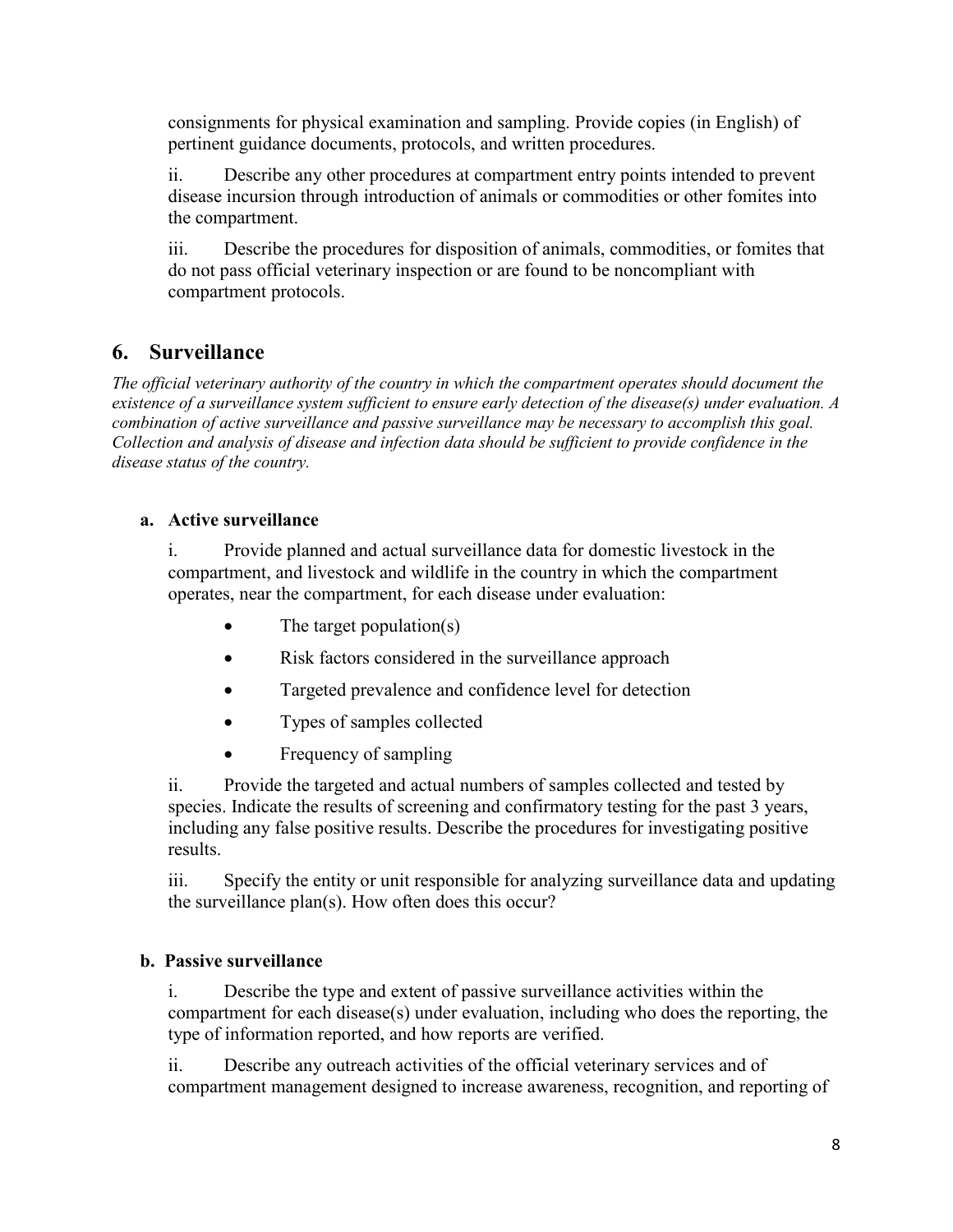the disease(s) under evaluation among producers, industry members, official and private veterinarians, and the general public.

iii. Provide the number of suspicious cases of each disease under evaluation that were reported to the official veterinary authority over the past 3 years and describe the followup measures taken in each case.

# **7. Diagnostic laboratory capabilities**

*The official veterinary authority of the country in which the compartment operates should clearly document the animal health laboratory system, diagnostic procedures, and quality assurance measures to demonstrate effective support of surveillance activities for the disease(s) under evaluation.*

**a. Provide an organizational chart of the animal health laboratory system that the country uses to conduct surveillance activities for the disease(s) under evaluation. Specify which laboratories test samples from the compartment. Indicate which laboratories conduct screening tests and which laboratories conduct confirmatory tests for the disease(s) under evaluation. Describe the certification or accreditation requirements for these laboratories, and whether those requirements are consistently met.**

**b. Indicate the number of scientists and administrative staff employed in each laboratory, and describe the procedures in place to ensure continued proficiency in diagnostic procedures.**

**c. Indicate the diagnostic tests or procedures used to detect the agents of the disease(s) under evaluation, or evidence of infection with the agent, including the sensitivity and specificity of each. What tests or procedures are conducted for agent isolation, identification, and typing? Describe how diagnostic tests are approved or licensed for use.**

**d. Describe the procedures for sample collection from domestic livestock and wildlife, as well as the procedures for transport of samples to the laboratory.**

**e. Describe the biosecurity measures followed while conducting diagnostic tests or procedures to detect the disease(s) under evaluation. Provide copies (in English) of pertinent guidance documents.**

**f. Describe the procedures for reporting test results, including to whom they are reported and the average time between sample collection and reporting. Estimate the time required to confirm a diagnosis.**